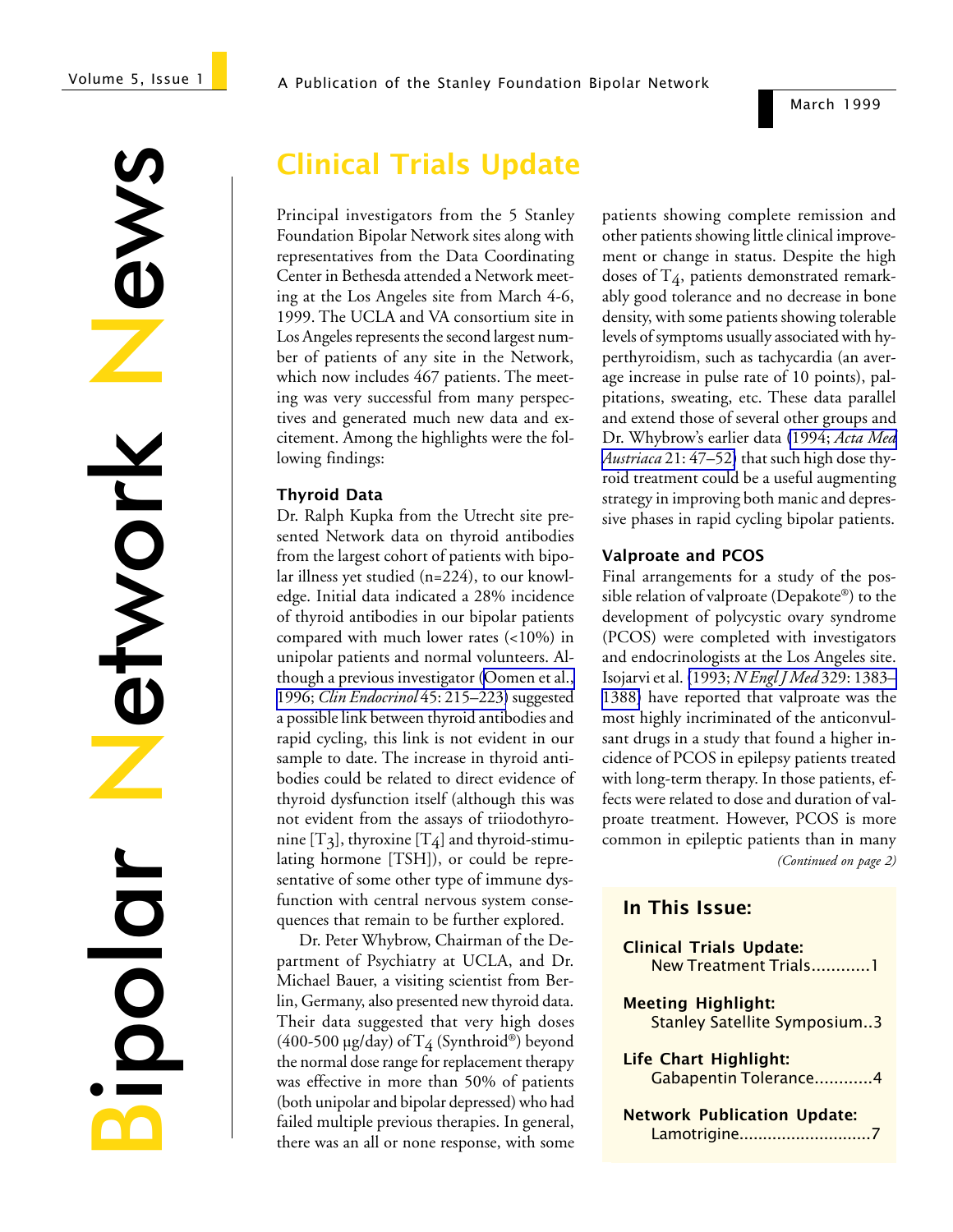### Clinical Trials Update

*(Continued from page 1)*

other patient populations, and it is not yet clear whether valproate might also cause this problem in psychiatric patients because no patients with this syndrome have been observed or reported to date.

PCOS involves menstrual irregularities, increased body hair (hirsutism) because of increased levels of testosterone, and increased size of the ovaries because of multiple cysts (which can be detected with a magnetic resonance imaging [MRI] scan of the ovaries). There is some uncertainty as to whether insulin resistance that has been reported in association with the syndrome is due to weight gain that might occur nonspecifically with any drug, or is more specifically linked to valproate.

### Bipolar Network News

Editors-in-Chief: Robert M. Post, MD Gabriele S. Leverich, MSW

#### Production & Design: Chris Gavin

The BNN is published 4 times a year by the Stanley Foundation Bipolar Network, an international group of investigators who, together with patients with bipolar disorder who participate in research studies, investigate the long-term course and treatment of bipolar disorder. The goal of the Network is to improve the understanding of bipolar illness and develop better strategies for treatment.

We welcome any comments or suggestions you may have. For communication or to be placed on the mailing list, please contact us at:

#### Bipolar Network News

c/o Stanley Foundation Bipolar Network 5430 Grosvenor Lane, Suite 200 Bethesda, MD 20814

|            | Telephone: (800) 518-SFBN (7326) |  |
|------------|----------------------------------|--|
| Fax:       | $(301)$ 571-0768                 |  |
| Website:   | www.bipolarnetwork.org           |  |
| $E$ -mail: | stanley@sparky.nimh.             |  |
|            | nih.gov                          |  |

### Females Taking Valproate (Depakote**®**) Sought

The Bipolar Network is therefore interested in obtaining blood samples from female patients who have been on long-term valproate or lithium treatment to assess whether there is any evidence for possibly developing PCOS. Women wishing to participate in such a study should call their nearest Stanley Foundation Bipolar Network site (see page 11). It is preferable for blood to be drawn after an 8–12 hour fast and specifically on days 4–7 of the menstrual cycle, although days 1–3 are also acceptable. Valproate has now surpassed lithium as the most widely utilized treatment for bipolar illness; therefore, it is very important that the potential complication of PCOS in psychiatric patients be determined. Volunteers who wish to contribute to this investigation would be most appreciated.

### Omega-3 Fatty Acid Trial

Details were completed for the initiation of our Network omega-3 fatty acid trial (see previous BNNs). Bipolar patients wishing to participate in a 4-month study of an add-on, randomized omega-3 fatty acid (eicosapentaenoic acid [EPA], thought to be the active compound) versus placebo trial should contact their nearest Bipolar Network site (see p. 11). After the 4-month randomization, all patients become eligible for open omega-3 treatment for another 8 months.

Three arms of the study are available so that patients who are on at least one mood stabilizer with: 1) depression (not responding to drugs available in our earlier protocols), 2) inadequately controlled mania, or 3) cycling, will be eligible for participation. As noted in previous issues of the BNN, Stoll et al. (1999; *[Arch Gen Psychiatry](http://www.ncbi.nlm.nih.gov/entrez/query.fcgi?cmd=Retrieve&db=PubMed&list_uids=10232294&dopt=Abstract)* 56: 407–412) showed highly promising improvement in a small group of refractory bipolar patients who were randomized to omega3 fatty acids (9 grams) or olive oil. Dr. Stoll's study received wide attention in the popular press and we hope to assess whether these findings will be substantiated in a much larger group of patients.

### New Treatment Trials

Fifty-six Bipolar Network patients have been studied with open, add-on topiramate (Topamax®) treatment, showing promising effects of topiramate in mania and cycling, with less clear effects on the depressive phase of the illness. Topiramate appears to be well tolerated, including a possible positive side effect of mild to moderate weight loss in a substantial percentage of patients.

Data from the newest adjunctive anticonvulsant, tiagabine (Gabatril®), were also discussed at the meeting; initial data have shown both the therapeutic possibilities and the risks of this drug, which selectively potentiates the major inhibitory neurotransmitter system in the brain (gamma-aminobutyric acid [GABA]) by blocking its reuptake (i.e., inactivation) in the nerve terminal. Although several patients have shown clinical improvement with the addition of tiagabine, two patients without a history of prior seizures suffered seizures while taking this drug. Because of this potentially serious side effect, we are currently putting this agent on hold for general studies in the Network, and will only consider using tiagabine in a clinical trial in patients who have failed many other available treatment options and who clearly understand the potential risk of seizures.

As noted in the last issue of the BNN, 3 new Bipolar Network double-blind drug trials will begin soon. A randomized open comparison of olanzapine (Zyprexa®) and quetiapine (Seroquel®) will be available for patients requiring antipsychotic augmentation. These two drugs have been explored in patients with schizophrenia, but their relative efficacy and side effects have not been systematically studied in bipolar patients, al-<br>(Continued on page 6)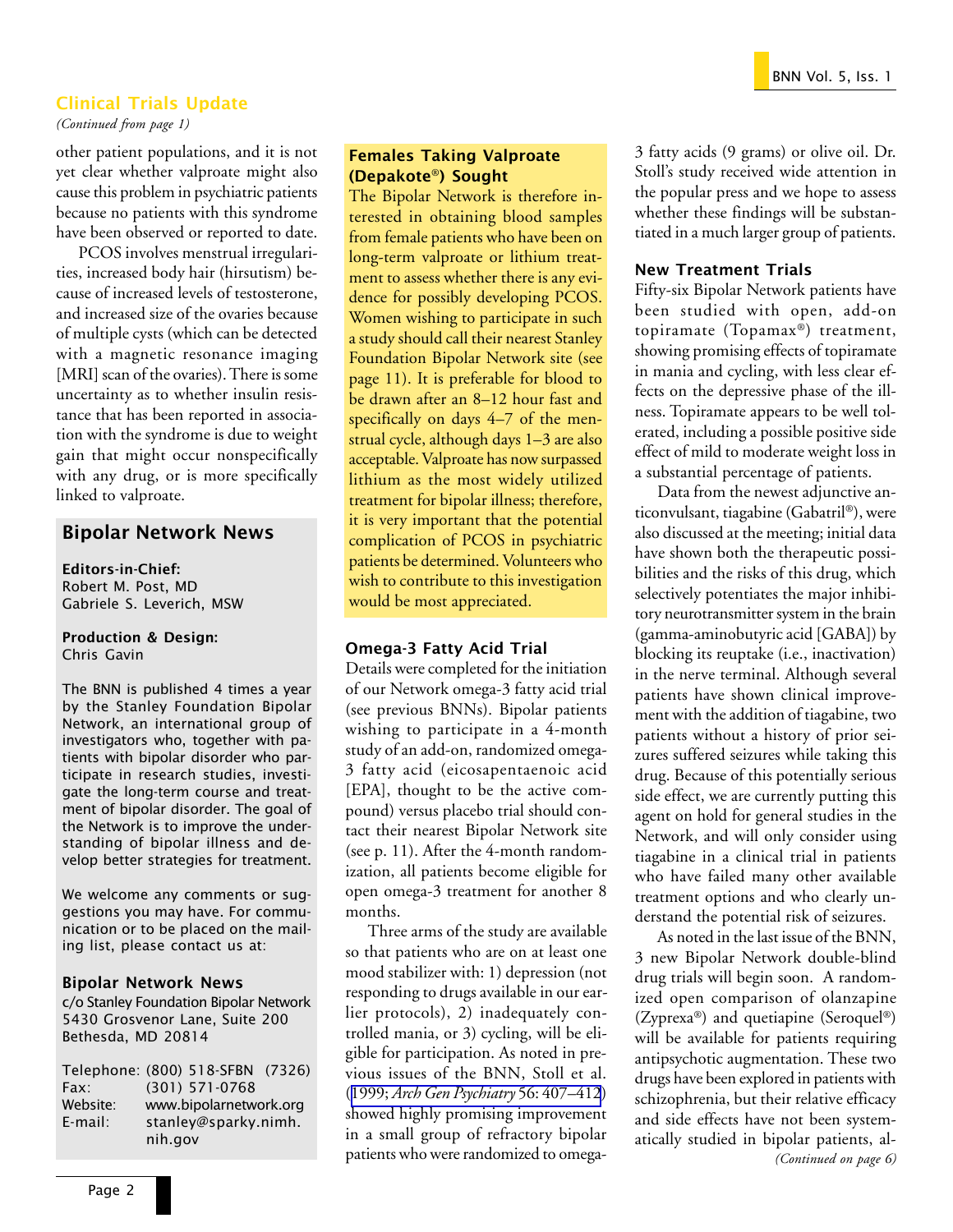# Meeting Highlights

## Are schizophrenia and bipolar disorder one disease or two?

Stanley Foundation Satellite Symposium International Congress on Schizophrenia Research Sante Fe, New Mexico, April 17, 1999

**Pr. A. Jablensky**, from the University of Western Australia, opened the symposium with a historical perspective on the central quesversity of Western Australia, opened the symposium with a tion: **"Are schizophrenia and bipolar disorder one disease or two?"** Dr. Jablensky noted that Dr. Kraepelin initially distinguished schizophrenia (dementia praecox) from manic-depressive illness, believing the two were distinct entities, but he was open to the idea that the two could share common risk factors, genes, and pathophysiological processes. Kraepelin's concept of dementia praecox was more consistent with the notion of mental weakening or aberration, rather than what we now consider the more classic type of memory loss proceeding to confusion and disorientation in Alzheimer's dementia.

**Dr. E. Fuller Torrey,** of the Stanley Foundation, spoke on the **"epidemiological comparison of schizophrenia and bipolar disorder,"** highlighting the overwhelming evidence from 100 studies that there is an increased incidence of late winter and early spring births of people who later develop schizophrenia, suggesting a potential infectious etiological agent. Eight of 9 studies in bipolar disorder also show an excess of winter births. In addition, individuals born in cities are approximately 1.65 times more likely to acquire schizophrenia compared with those born in rural locations (with a similar increased risk for bipolar disorder). All of this evidence is consistent with a possible infectious agent in the pathophysiology of the major psychiatric illnesses (see Drs. Buka and Yolken, below). Dr. Torrey postulated the concept of "manicdephrenia," in which

people could have a genetic predisposition to either manic-depressive illness or schizophrenia, and could develop either pathological process depending on the timing and neural location of the insult.

**Dr. D. Wildenauer**, of the University of Bonn, reviewed the evidence of **"whether schizophrenia and affective disorder share susceptibility genes,"** concluding that possible shared hot spots for both illness vulnerabilities were localized on similar areas of chromosomes 10, 13, 18, and 22, although the evidence is far from conclusive. He indicated that there was a 5.3 times increased risk of concordance for bipolar disorder in monozygotic versus dizygotic twins, suggesting a strong genetic component, as well as a 4.9 times increased risk for diabetes, a 2.8 times increased risk for schizophrenia, a 2.4 times increased risk for heart disease, and most interestingly, a 2.3 times increased risk for tuberculosis, which is not generally thought of as a genetic illness.

Ed. Note: These data are consistent with the notion presented by Dr. Yolken (below) that even for infectious agents, there may still be a considerable interaction of susceptibility genes and environmental processes, both of which could influence vulnerability to stressors or infectious agents.

**Dr. S. Buka,** of the Harvard School of Public Health, spoke on the **"association of prenatal and perinatal complications with subsequent bipolar disorder and schizophrenia."** Dr. Buka presented exciting data from the National Collaborative Perinatal Study, which collected blood from mothers of 17,700 children born from 1959 to



1973. He followed these children until his research team had identified 100 individuals who eventually developed schizophrenia, 100 with bipolar disorder, and 200 controls (no psychiatric diagnosis). In the first group of subjects with psychosis studied, he found a 7 fold increased risk for maternal antibodies to herpes simplex virus type-2 (HSV-2), the agent etiologically involved in genital herpes. This finding did not likely relate to nonspecific genital infections, because there was no increased risk for antibodies to HSV-1, chlamydia, or the papilloma virus. In addition, he found a 4-fold increased risk of antibodies to toxoplasmosis virus in the mothers of children who later developed schizophrenia or affective psychosis. There was no evidence of infection in the umbilical cord blood, suggesting that the infants themselves were not infected. It is possible that mothers had been previously infected, and infections in the perinatal period reactivated the viral process, either in terms of cytokine or immune activation or viral replication. There was a dose/response relationship such that increased levels of antibody titer were associated with increased risk for psychosis in the offspring.

Ed. Note: These striking findings present some of the best controlled evidence to date of specific types of infectious agents potentially acting as vulnerability factors in the later development of the major psychoses. If these findings are replicated and extended, they could lead to primary and secondary preventive treatment measures in an attempt to reduce these risk factors.

*(Continued on page 8)*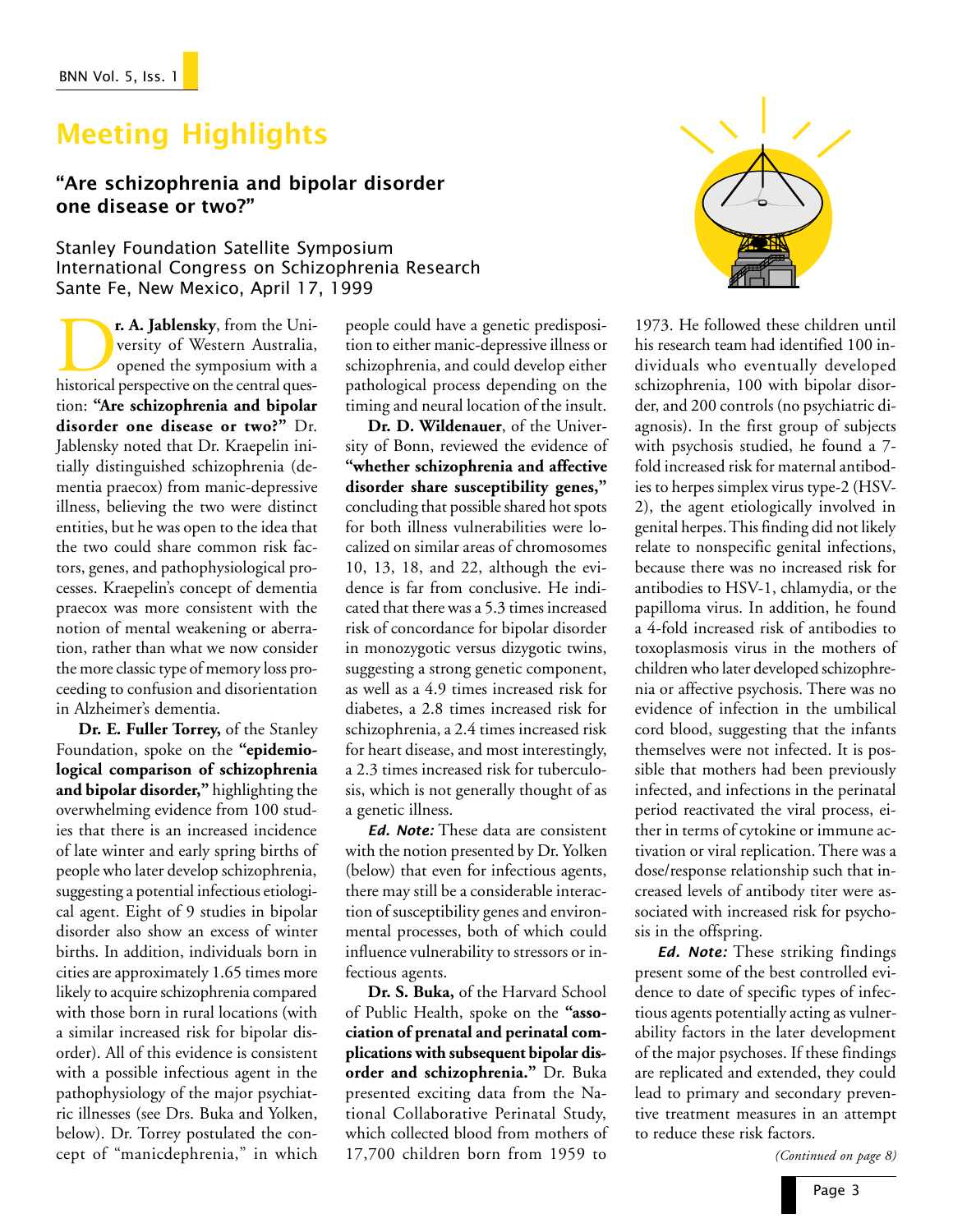# Life Chart Highlight

### Apparent tolerance to gabapentin in an ultra ultra-rapid cycling patient

The patient whose illness course<br>is illustrated in the figure at right<br>is a 50 year-old single male with<br>a 30-year history of bipolar disorder. His is illustrated in the figure at right is a 50 year-old single male with a 30-year history of bipolar disorder. His illness course has shown a general pattern of accelerating episode frequency. After the first biphasic episodes of hypomania and severe depression, the following eight episodes were isolated and intermittent, but his illness course progressed to rapid cycling in the late 1970s and ultra rapid cycling in the 1990s (see figure). A substantial number of mood fluctuations continued to occur, reaching moderate levels of severity for both mania and depression despite a variety of treatment interventions, including: lithium monotherapy, carbamazepine (Tegretol®) monotherapy, the combination of lithium and carbamazepine, the combination of lithium and valproate (Depakote®), and triple therapy with lithium, carbamazepine, and valproate. He was treated for breakthrough manic and depressive episodes with adjunctive medication including thioridazine, perphenazine (Trilafon®), and nortriptyline (Pamelor®).

In early 1997, episodes of mania and depression continued to break through treatment, despite combination therapy with valproate, carbamazepine, and lithium, along with as-needed augmentations of unimodal neuroleptics (perphenazine, thioridazine) and nortriptyline. However, with the addition of gabapentin (Neurontin®) to carbamazepine and lithium combination treatment, an approximately 10-month remission was achieved. Nevertheless, with continued drug administration, episodic depressions of mild and moderate severity began to break through and continued to do so despite a gabapentin dose increase from 600 to 2100 mg/day.

### Tolerance to Other Agents

This patient and several others in our open case series suggest that tolerance may develop to the therapeutic effects of gabapentin even when it is used as an adjunct. Tolerance development has been preliminarily and anecdotally reported with the use of gabapentin for its anticonvulsant and anti-pain effects, and further systematic long-term follow-up studies are required in order to ascertain whether this case of apparent gabapentin tolerance occurs in a substantial number of bipolar patients.

Some loss of efficacy via tolerance might be expected because this phenomenon has been reported in 25–40% of National Institute of Mental Health patients initially responsive to lithium, carbamazepine, or valproate who were followed longitudinally, either retrospectively or prospectively. If tolerance does develop, various clinicians have suggested strategies of: 1) increasing the dose; 2) adding other drugs with different mechanisms of action; or 3) revisiting the initially effective drug at a later time. Each of these maneuvers has been observed to be useful in isolated examples, but more definitive prospective studies are required to address the issue of loss of efficacy and to ascertain whether these general principles are applicable to some or all drugs wherein tolerance development is a problem.



### Gabapentin Background Data

In the NIMH double-blind, randomized, 6-week comparison of gabapentin, lamotrigine (Lamictal®), and placebo in monotherapy, the 52% response rate observed with lamotrigine was significantly better than that of either gabapentin (27%) or placebo (23%). However, when gabapentin was used as an adjunctive treatment to previously ineffective regimens of mood stabilizers in the case series of Young et al. (1997; *Biol Psychiatry* 42: 851–853), McElroy et al. (1997; *[Ann Clin Psychiatry](http://www.ncbi.nlm.nih.gov/entrez/query.fcgi?cmd=Retrieve&db=PubMed&list_uids=9242896&dopt=Abstract)* 9: 99– [103\)](http://www.ncbi.nlm.nih.gov/entrez/query.fcgi?cmd=Retrieve&db=PubMed&list_uids=9242896&dopt=Abstract), and Erfurth et al. (1998; *[J Psychiatr](http://www.ncbi.nlm.nih.gov/entrez/query.fcgi?cmd=Retrieve&db=PubMed&list_uids=9789203&dopt=Abstract) Res* [32: 261–264\)](http://www.ncbi.nlm.nih.gov/entrez/query.fcgi?cmd=Retrieve&db=PubMed&list_uids=9789203&dopt=Abstract), as well as within the Network patients (Altshuler et al., 1999, in press), response rates between 50% and 70% have been reported.

Thus, gabapentin will probably not have much usefulness in monotherapy for treating refractory patients, but may have a greater role in the augmentation of other therapeutic approaches in bipolar outpatients, particularly because gabapentin has positive effects in social phobia, Parkinson's disease, epilepsy, and pain syndromes. Moreover, further attention should be given to the utility of gabapentin as an adjunctive medication, particularly given that many patients in the Network have a variety of comorbid anxiety disorders (42%) and social phobia (16%) as well as pain syndromes (Suppes et al., 1999; *J Affect Disord*, in press).

*(Continued on page 10)*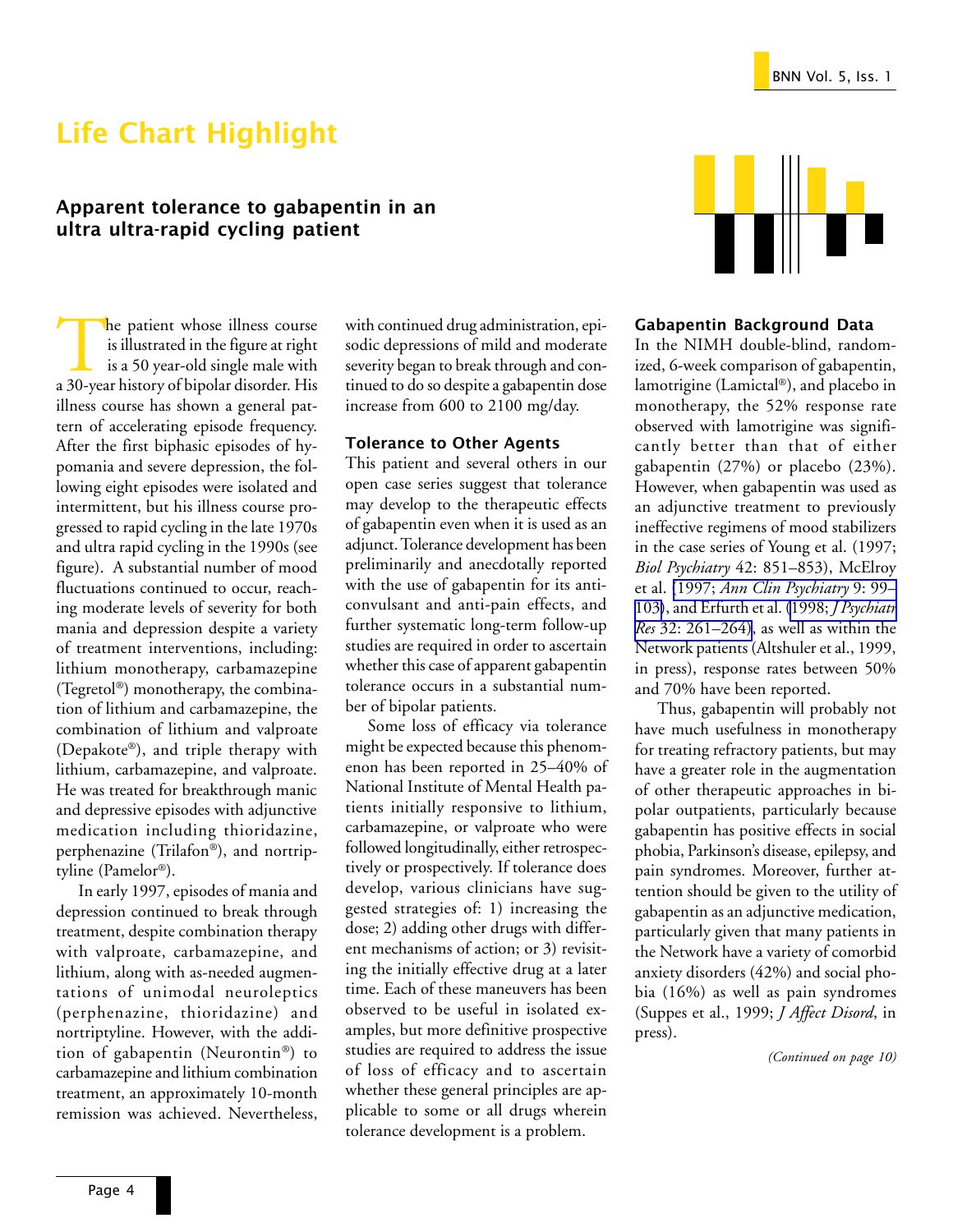## Probable Response to Gabapentin and Subsequent Tolerance to its Antidepressant Effects



Figure 1: Gabapentin augmentation of lithium and carbamazepine was associated with the absence of hypomanic and depressive episodes for approximately 10 months. The effect on hypomania was sustained, but depressive episodes of increasing duration began to re-emerge, suggesting a partial loss of efficacy likely related to a tolerance mechanism.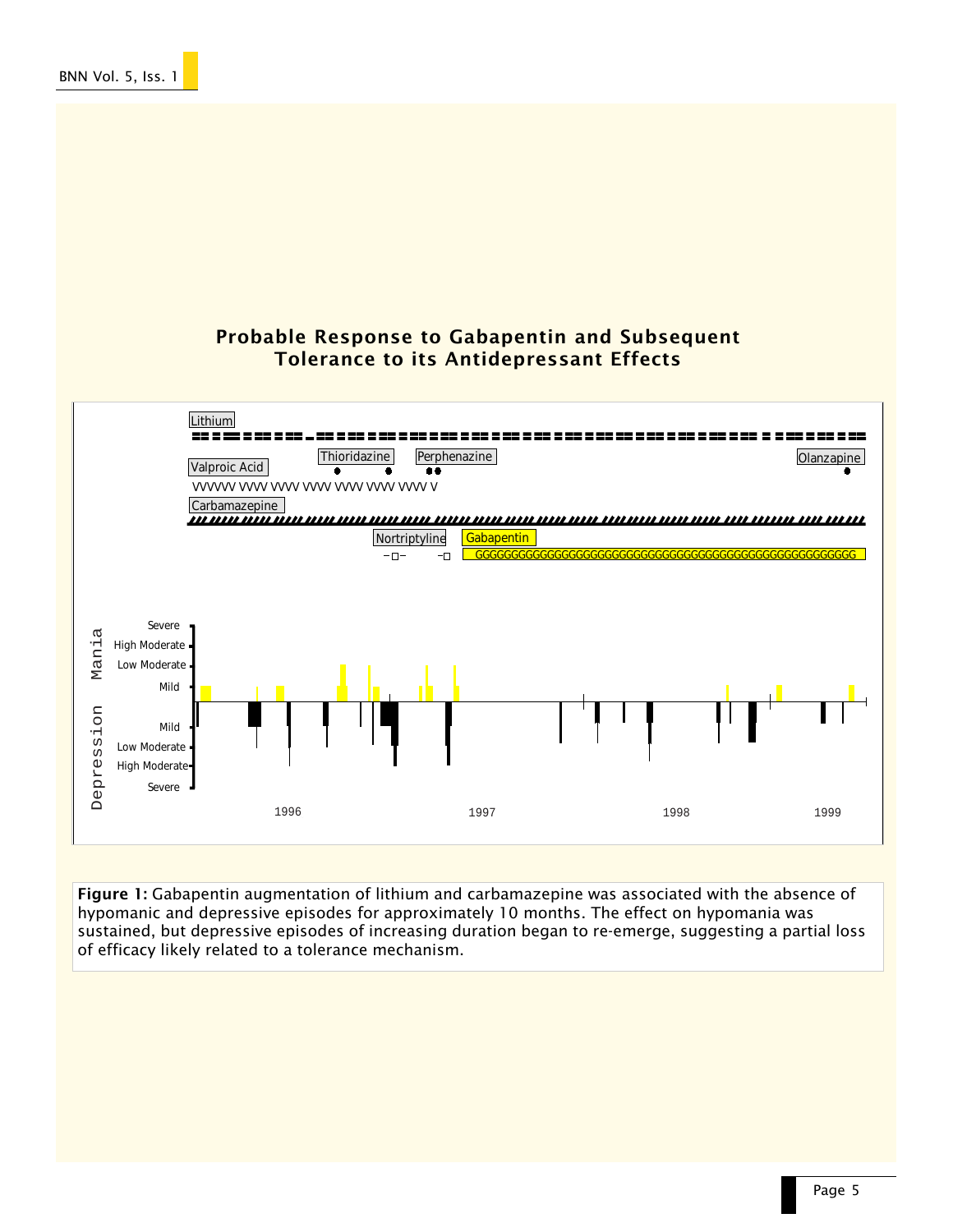### Clinical Trials Update

*(Continued from page 2)*

though both agents are currently being widely used by clinicians for bipolar illness.

Topiramate will be compared with gabapentin (Neurontin®) in a randomized, open, adjunctive trial for patients with inadequately stabilized bipolar illness. These two agents have very different mechanisms of action—topiramate decreases glutamate release and blocks glutamate AMPA receptors, gabapentin increases brain GABA levels—and have not been systematically compared for efficacy and side effects. Given the initial open Network data that both of these agents produce 50% improvement rates, we wish to directly compare them in a randomized study and potentially identify clinical and biological markers of response.

Finally, topiramate and sibutramine (Meridia®) will be directly compared for their ability to reverse psychotropic druginduced weight gain while not destabilizing mood. Sibutramine is a recently approved agent for weight loss for patients who wish to counter their psychotropic drug-related weight gain. The relative efficacy of these two agents in aiding both weight loss and bipolar illness (without exacerbating the illness) represents important information for Network patients and the field in general.

### Network Rating Instruments

The clinicians and clinical raters at each of the Stanley sites have evaluated and rated tapes of clinical patient interviews using the Structured Clinical Interview for DSM-IV (SCID)—the major diagnostic instrument for the Network—to confirm a diagnosis of bipolar disorder and to clarify any other concomitant psychiatric diagnoses. All raters (22 clinicians and clinical research assistants) have demonstrated excellent reliability in the Network (intraclass correlation

r=0.93). This task had been previously successfully completed for the other rating instruments used by the Network, including the Clinical Global Impression (CGI) severity measures, the Inventory of Depressive Symptomatology (IDS), the Young Mania Rating Scale, and the NIMH-Life Chart Methodology-prospective (NIMH-LCM™-p).

Data on the ratings from the prospective form of the LCM show high correlations with the appropriate manic and depressive ratings from accepted scales such as the IDS  $(r=0.78)$  and Young Mania (r=0.66); thus the LCM now represents the most detailed and best validated longitudinal assessment instrument for bipolar disorder. We encourage all patients with bipolar illness to complete the self-rated form of the LCM because we and most of our patients have consistently found it to be an asset in the evaluation and better treatment of their illness.

Patients should not forget or underestimate the implicit message in each of the BNN life chart case presentations, i.e., the importance of consistent mood charting for optimizing therapeutics. Given the increase in the number of medications that have potential mood stabilizing effects, as well as another large group of drugs with specific antidepressant or antimanic effects, the importance of accurately assessing these drugs (used alone and in combination) with a systematic technique such as the NIMH-LCM™ becomes even more important. Moreover, if patients experience difficulties in controlling their illness, such a systematic record of previous drug response will greatly enhance the likelihood of receiving an excellent reevaluation or consultation about other approaches most likely to be effective. ■



For patients who are not directly involved with the Stanley Foundation Bipolar Network, we are pleased to note that an identical version of the pocket NIMH-LCM calendar is available free of charge by contacting:

> National Depressive and Manic-Depressive Association (NDMDA) 730 N. Franklin Street, Suite 501 Chicago, IL 60610-3526 Phone: (800) 826-3632 Fax: (312) 642-7243 Web site: www.ndmda.org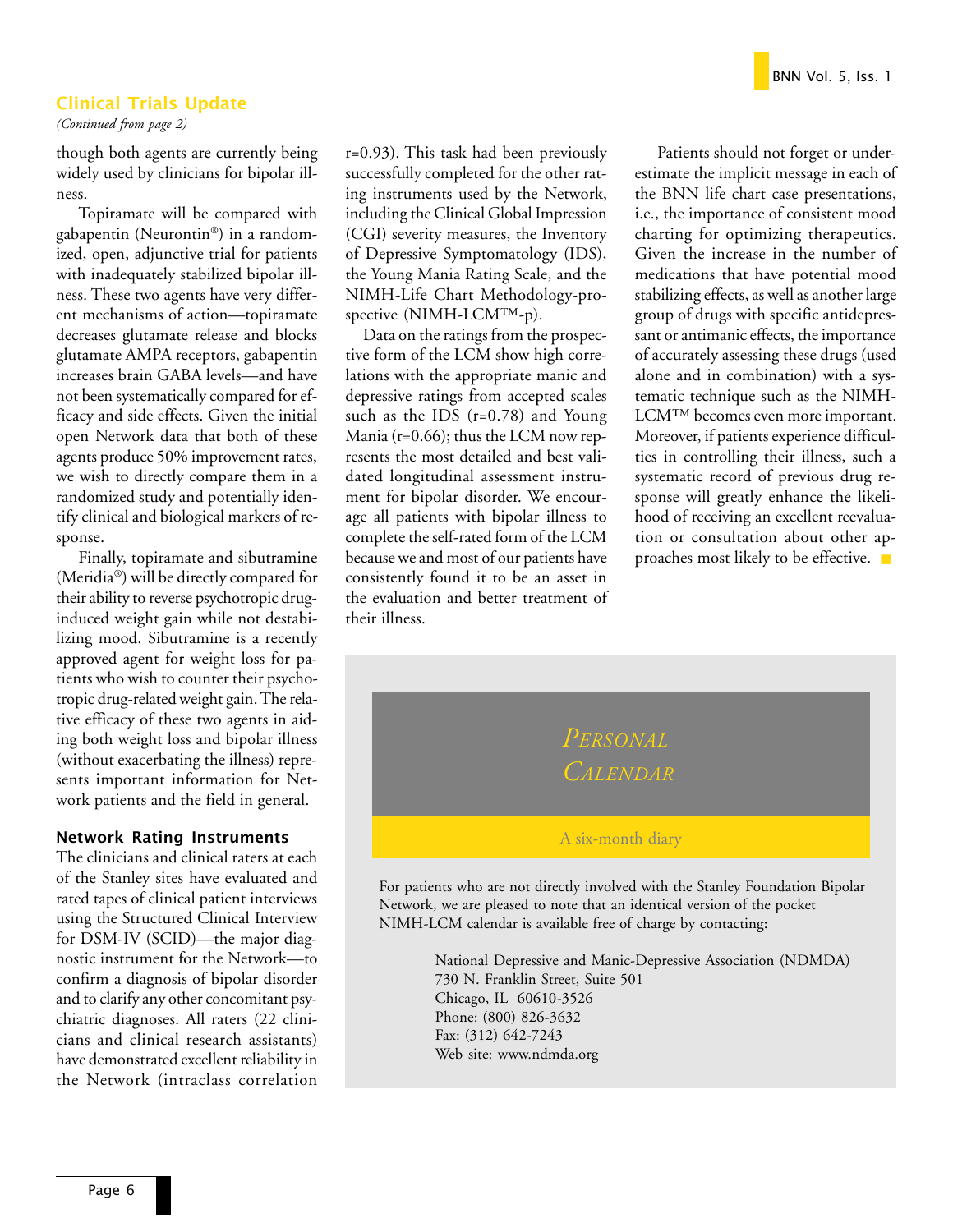# Network Publication Update:

# Lamotrigine for the treatment of bipolar disorder: a clinical case series

Trisha Suppesª, E. Sherwood Brownª, Susan L. McElroyb, Paul E. Keck Jr.b, Willem Nolen<sup>c</sup>, Ralph Kupka<sup>c</sup>, Mark Frye<sup>d</sup>, Kirk D. Denicoff<sup>e</sup>, Lori Altshuler<sup>d</sup>, Gabriele S. Leverich<sup>e</sup>, Robert M. Post<sup>e</sup>

[Journal of Affective Disorders 53: 95-98, 1999](http://www.ncbi.nlm.nih.gov/entrez/query.fcgi?cmd=Retrieve&db=PubMed&list_uids=10363672&dopt=Abstract)

Introduction: Early reports in epilepsy studies suggested mood improvement associated with lamotrigine treatment. More recently, published reports suggest that lamotrigine may have antidepressant and moodstabilizing properties in patients with treatment-resistant bipolar disorder, including rapid cycling and bipolar depression. When using lamotrigine with a slow initial dose titration, there is a 3 to 8% risk of a benign rash usually requiring medication discontinuation, and a 0.1 to 0.3% risk in adults and children, respectively, of severe dermatologic reactions often requiring hospitalization.

Methods: Seventeen patients meeting DSM-IV criteria for bipolar I (n=9) or bipolar II (n=8) disorder displaying affective symptoms and a past history of inadequate response or tolerability to at least two standard mood stabilizing agents were recruited through the Stanley Foundation Bipolar Network (SFBN) and treated with lamotrigine. The SFBN consists of five sites, four within the United States and one in the Netherlands. Principal investigators are studying patients with bipolar disorder in long-term follow-up to find ways of improving treatment and management of this illness. A retrospective chart review used the Clinical Global Impression scale modified for bipolar disorder (CGI-BP) rating change in manic and depressive symptoms targeted, and overall improvement in those exposed to lamotrigine. Treatment responders were defined as much or very much improved by CGI-BP change scores for the lamotrigine targeted symptoms. Inclusion criteria required at least 2 weeks of treatment with lamotrigine and at least 50 mg/day of lamotrigine exposure (25 mg if receiving divalproex). In most cases, lamotrigine was added to stable medication regimens which were only partially effective in ameliorating symptoms.

Results: Of the 17 bipolar I and II patients who received open-label add-on treatment with lamotrigine, 11 (65%) of 17 were rated as much or very much improved on the CGI-BP for overall global improvement and for target symptoms at entry, including 6 (67%) of 9 rapid cycling patients. The mean dose of lamotrigine was 187  $\pm$  157 mg/day (range 50-600 mg/day) for a mean duration of 159  $\pm$  109 days (range 14-455). In the majority of patients (n=11) lamotrigine was initiated for depressive symptoms. Seven patients reported side effects, but no patients discontinued the drug due to intolerance or rash.

Discussion: These findings are consistent with other preliminary reports suggesting that lamotrigine may have antidepressant and possibly mood-stabilizing properties in patients with bipolar disorder. As with all open case series, results are hypothesis generating. Clinical data collected retrospectively in an unblinded fashion potentially bias observation toward favorable results. Also, given the recurrent nature of bipolar disorder, spontaneous improvement and remission symptoms cannot be excluded. However, these patients were relatively treatment-resistant with limited treatment response to many past medication regimens. Since lamotrigine was predominantly administered as add-on therapy, it is not possible to evaluate its independent action. However, these data are consistent with the NIMH double-blind monotherapy study (Frye et al., 1999) and the study of Calabrese et al. (1999; *[J Clin Psychiatry](http://www.ncbi.nlm.nih.gov/entrez/query.fcgi?cmd=Retrieve&db=PubMed&list_uids=10084633&dopt=Abstract)* 60: 79–88) in bipolar depression, and suggest a future role of this agent in bipolar illness, and in bipolar depression in particular. Additional controlled studies are needed to more precisely define the efficacy of lamotrigine in mood disorders and identify clinical and biological markers of response.

<sup>a</sup> Dallas Network Site, <sup>b</sup> Cincinnati Network Site, <sup>c</sup> Utrecht, Netherlands Network Site

<sup>d</sup> Los Angeles Network Site, e Bethesda Network Site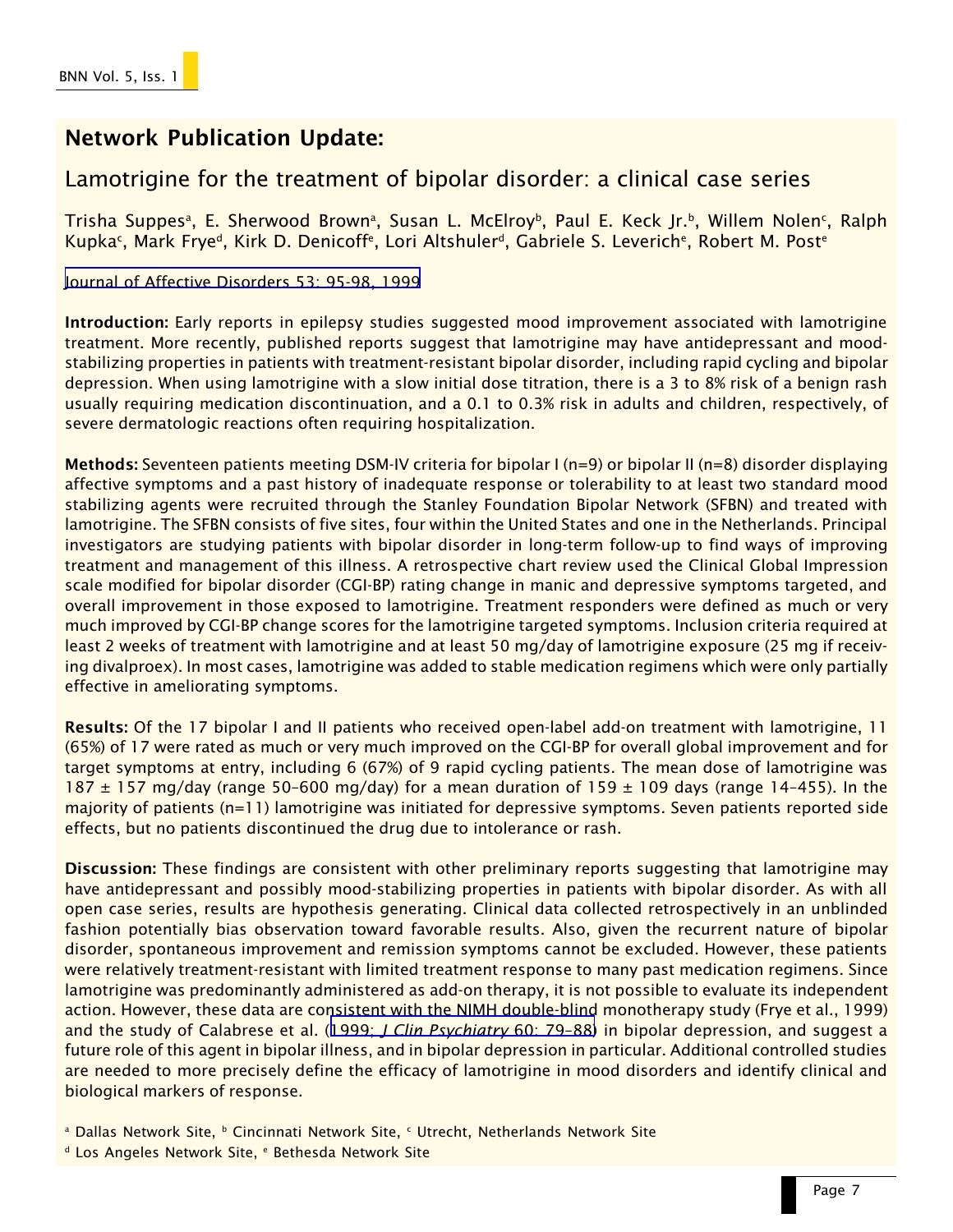### Meeting Highlights: Stanley Symposium

*(Continued from page 3)*



**Dr. Peter B. Jones**, of the University of Nottingham, spoke on the **"specificity of developmental precursors to schizophrenia and affective disorders,"** highlighting the case-controlled study of Cannon et al. (1997; *[Am J Psychiatry](http://www.ncbi.nlm.nih.gov/entrez/query.fcgi?cmd=Retrieve&db=PubMed&list_uids=9356562&dopt=Abstract)* [154: 1544–1550\)](http://www.ncbi.nlm.nih.gov/entrez/query.fcgi?cmd=Retrieve&db=PubMed&list_uids=9356562&dopt=Abstract) that indicated that low birth weight, poor premorbid adjustment in childhood and adolescence, and deficits in social and school adjustment were associated with the later development of schizophrenia, whereas bipolar illness was associated with less severe indices of social maladjustment later in adolescence, and no association with low birth weight. Surprisingly, there was a positive association of bipolar illness with higher socio-economic status. A review of cohort studies indicated a strong association between late onset of schizophrenia and slower onset of developmental milestones, poor motor coordination, early educational deficits, and perinatal brain damage. Strikingly, the month when a child was able to walk on his or her own without support represented a highly significant linear association with the risk of schizophrenia—later walking was associated with increased risk and earlier walking with decreased risk. The occurrence of perinatal brain damage and the occurrence of later motor milestones was even more highly associated with the later development of schizophrenia.

**Dr. R. Yolken**, Chief of the Stanley Foundation Neurovirology Laboratory at Johns Hopkins University, presented new evidence on **"the role of retroviruses in etiopathogenesis of schizophrenia and bipolar disorder."** Dr. Yolken found strong evidence of an endogenous retrovirus (ERV, X54—related to the Rous sarcoma virus) elevated in the brains of bipolar patients compared with all other groups, including

those with schizophrenia, depression, Huntington's chorea, and controls. He also examined cerebrospinal fluid (CSF), finding evidence of ERV infection and MSRV (multiple sclerosis retrovirus, the agent etiologically involved in multiple sclerosis) infection in 35 recent-onset schizophrenics, compared with moderate levels in those with relapsing schizophrenia and no levels in 18 unaffected individuals.

For the first time, Dr. Yolken found evidence of viral replication using the electron microscope when CSF from individuals with schizophrenia was injected into new world monkey cells (which do not express the MSRV normally, but did so after CSF inoculation). When he examined c-DNA in the frontal cortex, he found evidence of some specificity with the ERV increased in the brains of patients with bipolar illness, and the MSRV, which is similar to the Mason-Pfizer monkey virus (MPMV), increased in the brains of schizophrenic patients. In addition, there was a 44% incidence of antibodies to this particular retrovirus, further supporting the likelihood that these individuals were, in fact, infected. These data raise the plausible argument that the seasonal increase in births of people who later develop schizophrenia and bipolar illness (see Dr. Torrey, above) could be related to the seasonal increase in viral infections, whereby any infection could reactivate viral processes leading to cytokine induction, whether or not there was reactivation of the retrovirus itself. Should these data be replicated, they would have profound implications for treatment of a subgroup of individuals with schizophrenia and manic-depressive psychosis.

**Dr. T. Goldberg**, of the National Institute of Mental Health, gave a presentation on **"neuropsychological distinctions between schizophrenia and bipolar disorder."** He reviewed the literature suggesting that many more famous individuals and those thought to have achieved expert performance in a given field, had manic-depressive illness rather than schizophrenia by a 7 to 1 ratio, even though the two occur with approximately the same incidence in the general population. He suggested that the greater severity of cognitive deficits measured in schizophrenia compared with manic-depressive illness might account for this disparity, and that deficits in working memory might particularly be implicated.

**Dr. G. Pearlson**, of Johns Hopkins University, discussed **"structural and functional brain changes in bipolar disorder,"** emphasizing comparisons with findings in schizophrenia. He noted that there is strong evidence for increased size of the ventricles in patients with bipolar illness in addition to those with schizophrenia, and new evidence for increases in the ventricle size of unaffected relatives of bipolar patients, a finding similar to that observed in schizophrenia. In contrast to schizophrenia, there is substantial evidence for increased white matter hyperintensities (unidentified bright objects, or UBOs) on the magnetic resonance imaging scans of patients with bipolar illness.

Ed. Note: Drs. Young and Ferrier, of Newcastle-upon-Tyne, found that these white matter hyperintensities (UBOs) were associated with winter births, again raising the possibility of an infection-related process.

Dr. Pearlson noted that the deficits in the volume of heteromodal association areas such as the dorsolateral prefrontal cortex, superior temporal gyrus, and inferior parietal lobule, which are observed in schizophrenia, are not present in bipolar patients.

Ed. Note: However, some data using magnetic resonance spectroscopy (MRS) suggest frontal and hippocampal deficits in both major psychoses.

Dr. Pearlson presented new and dramatic pictures of the brain utilizing diffusion tensor imaging which provides for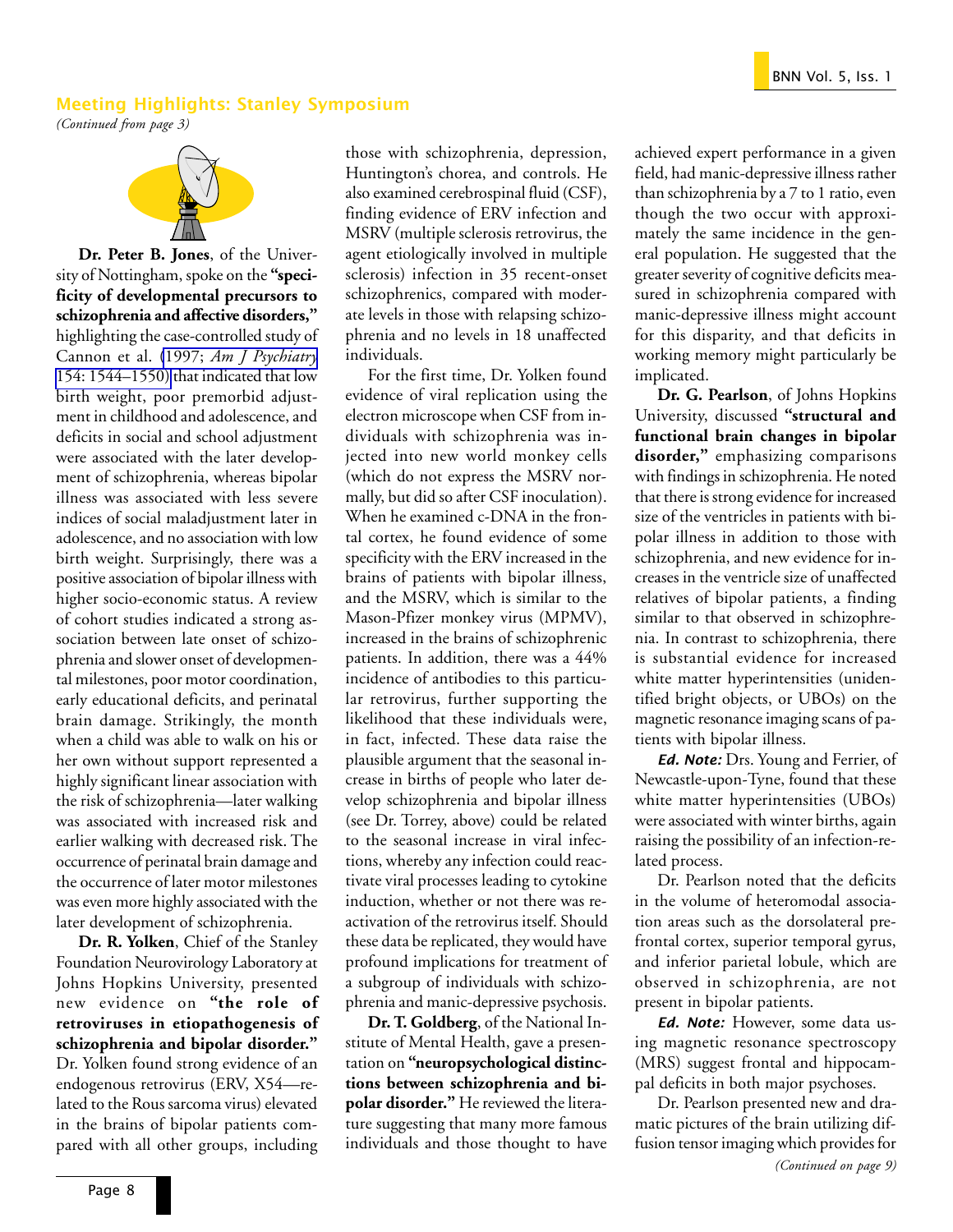### BNN Vol. 5, Iss. 1

## Meeting Highlights: Stanley Symposium

*(Continued from page 8)*

the possibility of two- and three-dimensional demonstration of the fibre bundles, as described in the work of Mori et al. (1999; *Ann Neurol* [45: 265–269](http://www.ncbi.nlm.nih.gov/entrez/query.fcgi?cmd=Retrieve&db=PubMed&list_uids=9989633&dopt=Abstract)). Using this new technique, one should be able to provide definitive evidence of alterations in fibre tracts should they exist in the major psychoses. Dr. Pearlson also reviewed evidence of amygdala activation with emotion induction paradigms using functional brain imaging, and presented a representative case wherein a bipolar patient showed left amygdala activation in response to negative affect emotion while euthymic, similar to that reported previously by Drs. Rauch and Pearlson for controls. However, when the same individual was depressed, the right rather than left amygdala was activated and wider areas of cortex were included as well. Surprisingly, when the patient was studied during hypomania, there was no activation in either the left or the right amygdala or in any other areas of the brain, suggesting the possibility of a ceiling effect in an already activated amygdala or a decreased reactivity on some other basis during this mood state.

Ed. Note: These data mirror those of Dr. Gyulai at the University of Pennsylvania ([Gyulai et al., 1997;](http://www.ncbi.nlm.nih.gov/entrez/query.fcgi?cmd=Retrieve&db=PubMed&list_uids=9018385&dopt=Abstract) *Biol Psychiatry* [41: 152–161\)](http://www.ncbi.nlm.nih.gov/entrez/query.fcgi?cmd=Retrieve&db=PubMed&list_uids=9018385&dopt=Abstract) suggesting opposite laterality of medial temporal lobe hyperactivity with single-photon computed emission tomography (SPECT) as a function of mood state.

Dr. Pearlson also indicated that in a group of unselected bipolar patients compared with controls, he was unable to replicate the exciting findings of Drevets et al. (1998; *Mol Psychiatry* 3: 220–226) indicating decreased function and substance in the subgenual part of the anterior cingulate gyrus.

Ed. Note: Drevets had observed these distinctions in those selected for pure *familial* unipolar and bipolar illness, and not in unselected populations.

**Dr. B. Bogerts**, of the University of Magdeburg, spoke on the **"pathomorphology of schizophrenia and mood disorders,"** and reported decreased size of the right putamen, right and left external pallidum, and left nucleus accumbens in a small group of brains from depressed patients compared with controls.

Ed. Note: These areas represent regions of decreased metabolism measured by positron emission tomography (PET), related to the cluster of depressive symptoms from the Beck Depression Inventory reflecting anhedonia and psychomotor slowing in the studies of Dunn and associates in our NIMH group.

**Dr. M. Knable**, Medical Director of the Stanley Foundation Research Programs, presented the initial **"findings from studies of the Stanley Foundation brain collection."** (1) The Costa-Guidotti laboratory found that reelin, a crucial factor for CNS neural development and signal transduction, was significantly reduced in area 46 of the prefrontal cortex in both schizophrenia and bipolar illness compared with depressed patients and controls. This substance is found in the Martinotti and double bouquet interneurons containing gammaaminobutyric acid (GABA). These findings are consistent with previous reports of GABA and glutamic acid decarboxylase (GAD) deficiencies in the cortex of schizophrenics by Benes et al. [\(1991;](http://www.ncbi.nlm.nih.gov/entrez/query.fcgi?cmd=Retrieve&db=PubMed&list_uids=1747023&dopt=Abstract) *[Arch Gen Psychiatry](http://www.ncbi.nlm.nih.gov/entrez/query.fcgi?cmd=Retrieve&db=PubMed&list_uids=1747023&dopt=Abstract)* 48: 996–1001), Akbarian et al. (1995; *[Arch Gen Psychia](http://www.ncbi.nlm.nih.gov/entrez/query.fcgi?cmd=Retrieve&db=PubMed&list_uids=7702443&dopt=Abstract)try* [52: 258–266\)](http://www.ncbi.nlm.nih.gov/entrez/query.fcgi?cmd=Retrieve&db=PubMed&list_uids=7702443&dopt=Abstract), and others. (2) Dr. J. Hurd has found that neuropeptide Y (NPY), as well as the mRNA for prodynorphin in prefrontal cortex, was selectively decreased in bipolar patients. (3) Dr. Schramm and associates found that the neurotrophic factor receptor Trk-C for neurotrophin-3 (NT-3) was decreased six-fold in the frontal cortex of schizophrenic patients compared with all the other groups. In contrast, the receptor for brain-derived neurotrophic factor (BDNF) (Trk-B) was decreased in depressed patients only in the cerebellum and was attributable to those patients who were on antidepressants at the time of death. (4) This finding is convergent with data of Dr. Young and associates showing increased cyclic AMP response element binding (CREB) protein in depressed patients on antidepressants (Dowlatshahi et al., 1998; *Lancet* 352: 1754–1755). Together, these data are consistent with the earlier preclinical studies of Dr. Smith et al. at the NIMH and Dr. Duman et al. at Yale, indicating that antidepressants increase BDNF (most likely through the cyclic AMP pathway) and that antidepressant drugs are, in part, able to counter the effects of stress on gene expression. (5) Dr. Drevets and colleagues ([Ongur et](http://www.ncbi.nlm.nih.gov/entrez/query.fcgi?cmd=Retrieve&db=PubMed&list_uids=9789081&dopt=Abstract) al., 1998; *[Proc. Natl Acad Sci USA](http://www.ncbi.nlm.nih.gov/entrez/query.fcgi?cmd=Retrieve&db=PubMed&list_uids=9789081&dopt=Abstract)* 95: [13290–13295\)](http://www.ncbi.nlm.nih.gov/entrez/query.fcgi?cmd=Retrieve&db=PubMed&list_uids=9789081&dopt=Abstract) examined the number of glial cells in different autopsy specimens and found that only in the *familial* depressions and bipolar illness subgroups were there decreased numbers in the subgenual cingulate cortex of area 24, but when the entire group was taken together, there were no significant differences.

Ed. Note: These differences related to family history suggest the possibility of differential pathophysiological processes as a function of genetic as opposed to experiential illness vulnerability. Loss of glial cell number and density could have very substantial effects on CNS excitability and regulatory mechanisms, because glial cells not only provide an extraordinary buffering system for the signal transducing neuronal elements, but also are able to provide protective glutamate reuptake mechanisms to prevent cytotoxicity and apoptotic cell death

*(Continued on page 10)*

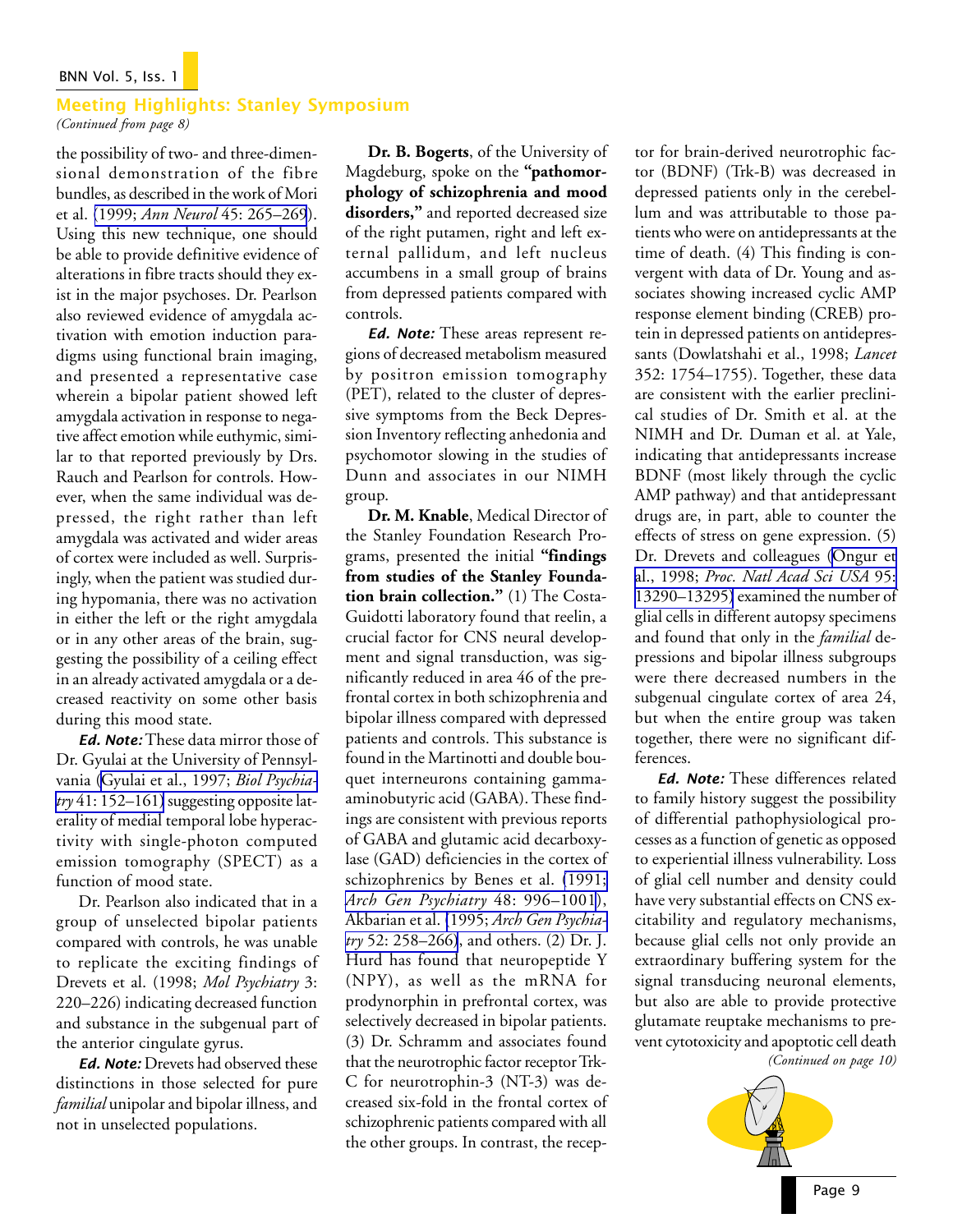### Meeting Highlights: Stanley Symposium

*(Continued from page 9)*

as well as produce a number of neurotrophic factors that sustain neuronal growth and development. Thus, glial alterations could prove to be a major factor in psychiatric illness wherein basic CNS processes (usually dysfunctional in those with neurological disease) remain intact, but modulatory processes appear to be abnormal, and much larger and more sustained deviations in mood and behavior are the pathognomonic signs of the major affective illnesses.

**Dr. R. Post**, Chief of the Biological Psychiatry Branch, NIMH, and Head of the Stanley Foundation Bipolar Treatment Outcome Network, compared the **"psychopharmacologies of bipolar illness and schizophrenia."** Dr. Post noted that the typical and atypical neuroleptics provide excellent convergence across acute manic and schizophrenic syndromes, thereby implicating dopaminergic mechanisms in both states. However, the major mood stabilizers for bipolar illness (lithium, carbamazepine, and valproate) appear much less effective in schizophrenia than in either acute mania or in prophylaxis of both manic and depressive episodes. These data suggest different signal transduction mechanisms in the two illnesses with those related to cyclicity and illness progression in bipolar illness different from those in schizophrenia. Both bipolar illness and schizophrenia appear to share sensitization mechanisms whereby stressors are involved in early episodes, but later are less necessary for the triggering of subsequent episodes. Moreover, increased numbers of episodes appear to convey increased vulnerability to relapse and decreased responsivity to either lithium in the bipolar illnesses or neuroleptics in the recurrent schizophrenic syndromes.

Lithium can normalize the suicide rate in bipolar illness, as well as decrease excess medical mortality (in part caused by cardiovascular disease); recent data of Dr. Chuang at the NIMH indicate that lithium is also neuroprotective in animal models of stroke ([Nonaka and](http://www.ncbi.nlm.nih.gov/entrez/query.fcgi?cmd=Retrieve&db=PubMed&list_uids=9674597&dopt=Abstract) [Chuang, 1998;](http://www.ncbi.nlm.nih.gov/entrez/query.fcgi?cmd=Retrieve&db=PubMed&list_uids=9674597&dopt=Abstract) *NeuroReport* 9: 2081– [2084\)](http://www.ncbi.nlm.nih.gov/entrez/query.fcgi?cmd=Retrieve&db=PubMed&list_uids=9674597&dopt=Abstract). It might be useful to see if concomitant treatment with lithium (added to neuroleptics) might be more effective in long-term treatment of schizophrenic patients based on its neuroprotective and anti-suicide effects.

Drs. T. Kimbrell and A. Speer at the NIMH have found frequency-dependent effects of repeated transcranial magnetic stimulation (rTMS) of the brain in terms of differential effects on both mood and brain activity. Two weeks of 20 Hz rTMS significantly increased blood flow in frontal cortex (left greater than right), cingulate cortex (left much greater than right), and even in the left amygdala following stimulation of the left prefrontal cortex. Conversely, 1 Hz rTMS decreased blood flow in the same areas of brain, but to a lesser extent. These data raise the possibility of frequency-dependent modulation of areas of brain that are either hyper- or hypoactive at baseline with low and high frequency rTMS, respectively. Dr. R. Hoffman and collaborators at Yale (1999; *[Biol Psychiatry](http://www.ncbi.nlm.nih.gov/entrez/query.fcgi?cmd=Retrieve&db=PubMed&list_uids=10394483&dopt=Abstract)* 46: [130–132\)](http://www.ncbi.nlm.nih.gov/entrez/query.fcgi?cmd=Retrieve&db=PubMed&list_uids=10394483&dopt=Abstract) have reported that 1 Hz rTMS stimulation over the auditory cortex is helpful in reducing intensity and severity of auditory hallucinations in schizophrenic patients.

Ed. Note: These data also raise the possibility of using 1 Hz stimulation for suppressing some types of productive, positive symptoms, but also using higher frequencies (10-20 Hz) of rTMS over prefrontal cortex to reverse the hypometabolism associated with the negative symptoms of schizophrenia.

The symposium was well-received by its several hundred participants. The presenting investigators representing the constituent groups of their patients with manic-depressive illness or schizophrenia thanked Ted and Vada Stanley (who were in attendance) for their unparalleled contributions to advancing the understanding and therapeutics of these two serious psychiatric illnesses. ■

### Life Chart Highlight

*(Continued from page 4)*

Even in the NIMH negative controlled study of gabapentin monotherapy, there appeared to be some potential markers or correlates of response to this agent, including patients who were: 1) younger at study entry, and 2) had shorter durations of illness. These relationships were not observed with lamotrigine or placebo, suggesting that younger patients early in their course of illness might be a particularly appropriate subgroup for further exploring the clinical utility of gabapentin. The major inhibitory neurotransmitter system in brain, involving GABA and its different GABAA and GABAB receptor systems, is constantly evolving. In an animal model, the GABA<sub>B</sub> agonist baclofen is very effective as an anticonvulsant in young animals, but completely without efficacy in older animals. Given its effects on GABA, there might be a similar proclivity in humans for gabapentin response in young age or early illness evolution that subsequently wanes when patients become considerably older and/ or experience later, more refractory patterns of illness, as in the patient's course described here. ■

## DISCLAIMER:

Although the editors of the BNN have made every effort to report accurate information, much of the work detailed here is in summary or prepublication form, and therefore cannot be taken as verified data. The BNN can thus assume no liability for errors of fact, omission, or lack of balance. Patients should consult with their physicians, and physicians with the published literature, before making any treatment decisions based on information given in this issue or in any issue of the BNN.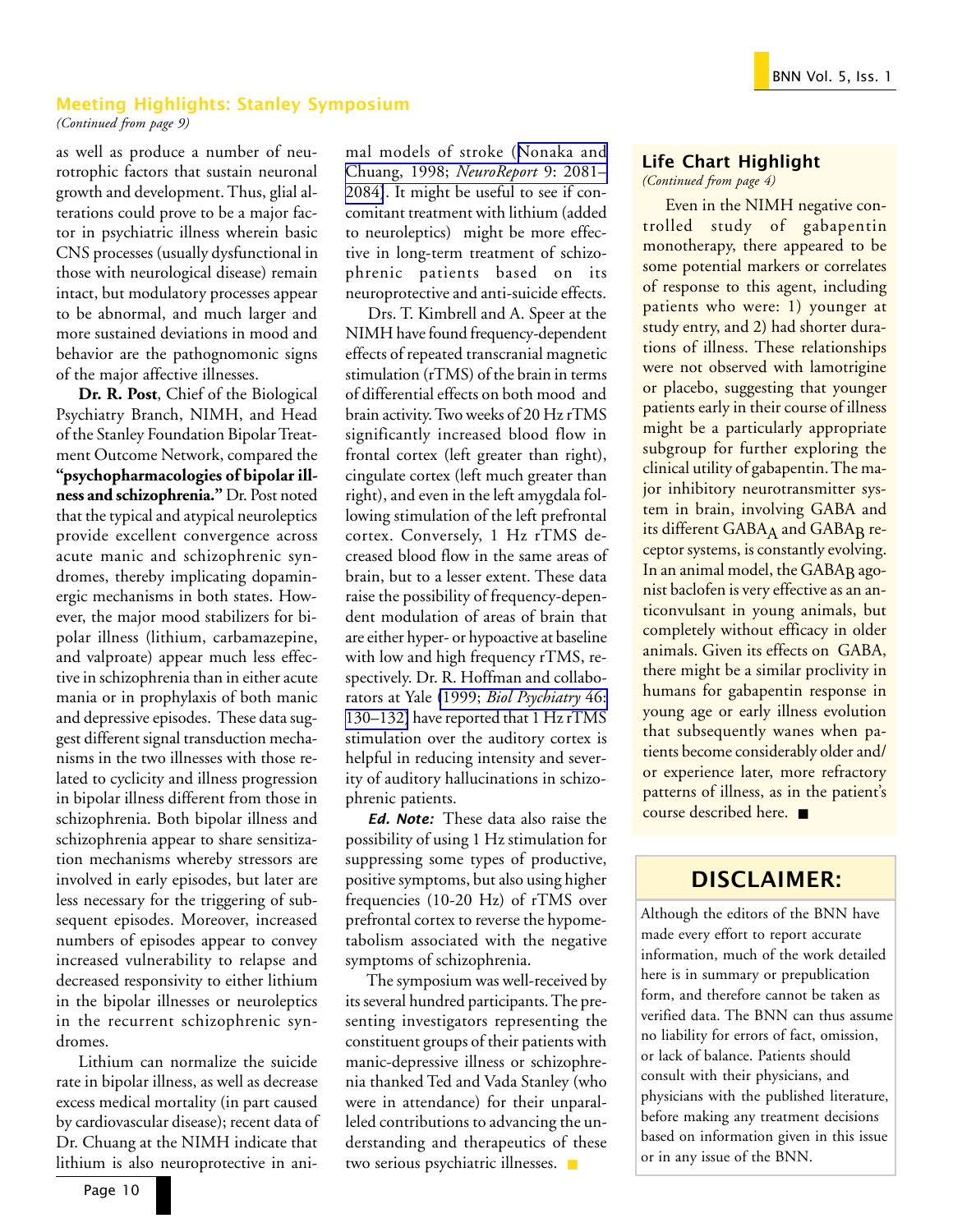# Network News Briefs

### Repeated Transcranial Magnetic Stimulation (rTMS) and Patients with Depression

The NIMH Site continues to need volunteers (18 years or older) with a diagnosis of unipolar or bipolar depression who wish to participate in studies evaluating the comparative efficacy of high (20 Hz) and low (1 Hz) rTMS vs. sham rTMS (all patients will receive both active forms of rTMS [20HZ and 1 Hz] during the study). We continue to observe differential effects on mood and brain activity with low versus high frequencies of rTMS, and are attempting to ascertain which patients respond best to which frequencies. A future study at a higher intensity of stimulation (110% of motor threshold as compared to the current study set at 100%) will test 3 weeks of 1 Hz vs. 20 Hz rTMS vs. sham over the left frontal cortex. Each patient will have an opportunity for another 3 weeks of continued rTMS if they respond, or they can cross over to the other frequency should they fail to respond in the first phase. If you are interested in the rTMS study, please call Nadine Khoury or Dr. Andy Speer at (301) 402-2294.

### Six-Week Comparison of Lamotrigine, Gabapentin and Placebo

The NIMH Site also continues to recruit bipolar patients with affective disorders who have not been treated with gabapentin or lamotrigine so that we can continue to examine the efficacy of these agents compared with placebo, and establish potential clinical and biological predictors and correlates of response. Currently, the data suggest that lamotrigine monotherapy is more effective than that of gabapentin or placebo. However, many of the add-on trials in bipolar illness with gabapentin show it to be effective, and the overall clinical utility of this agent remains to be further delineated. If you are interested in pharmacological intervention with lamotrigine and gabapentin, please call Gabriele Leverich, MSW, at (301) 496-7180.

### Stanley Foundation Bipolar Network Site Addresses:

### Bethesda

NIMH Biological Psychiatry Branch 10/3N212 10 Center Drive MSC 1272 Bethesda, MD 20892 (301) 496-7180

### Cincinnati

University of Cincinnati College of Medicine Biological Psychiatry Program ML 0559 231 Bethesda Ave, Suite 7005 Cincinnati, OH 45267-0559 (513) 558-5117

### Dallas

UT Southwestern Medical Center Bipolar Disorder Clinic 8267 Elmbrook, Suite 250 Dallas, TX 75247 (214) 689-3765

### Los Angeles/UCLA

UCLA Ambulatory Clinical Research Center Mood Disorders Research Program 300 UCLA Medical Plaza Suite 1544, Box 957057 Los Angeles, CA 90095-7057 (310) 794-9912

### Los Angeles/VA

VA Medical Center, West LA B116AA, Bldg 158, Room 104 11301 Wilshire Blvd Los Angeles, CA 90073 (310) 478-3711 (ext. 44198)

### Utrecht

HC Rümke Groep Willem Arntsz Huis Vrouwjuttenhof 18 3512 PZ Utrecht Netherlands (31) 30-2308 828